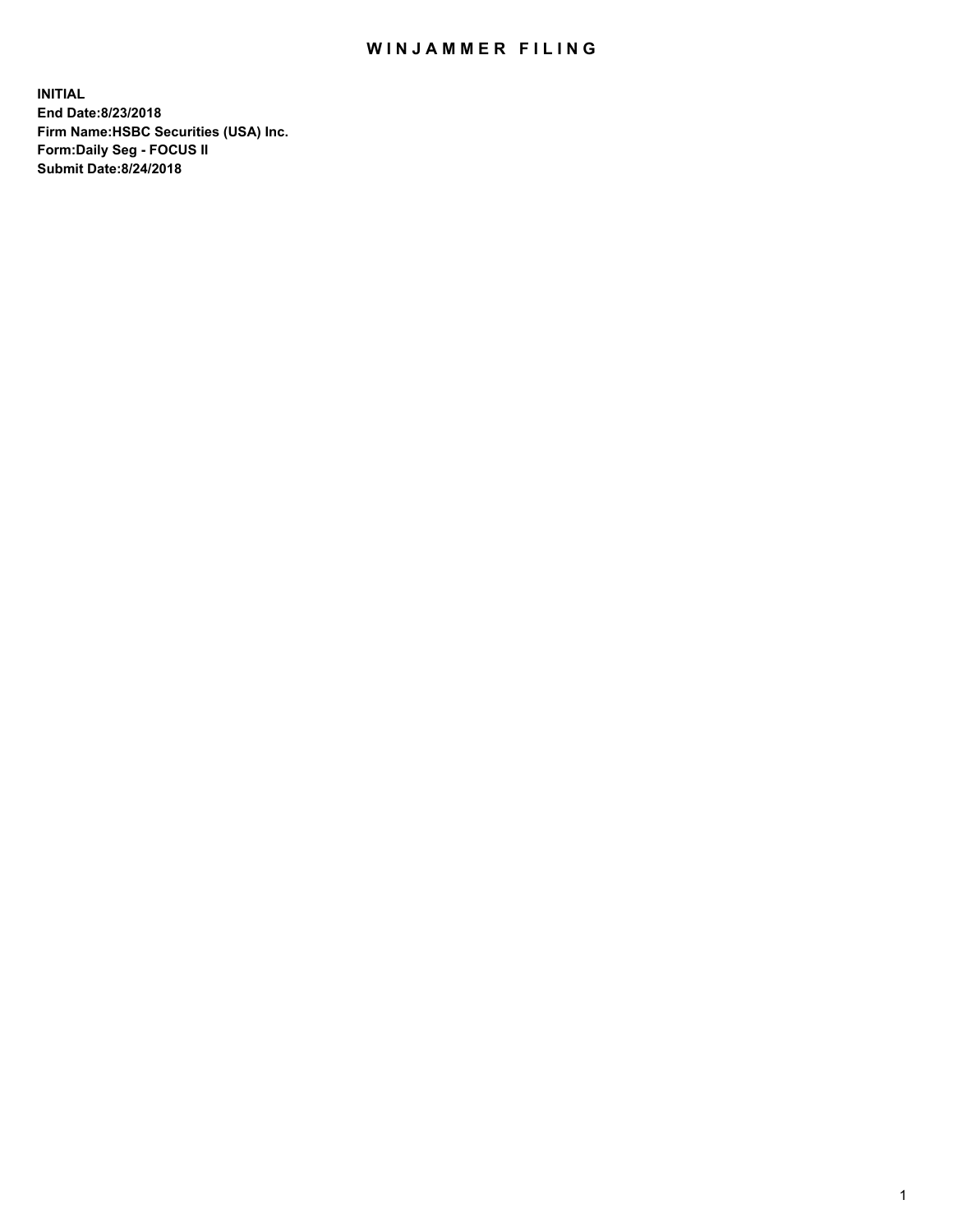**INITIAL End Date:8/23/2018 Firm Name:HSBC Securities (USA) Inc. Form:Daily Seg - FOCUS II Submit Date:8/24/2018 Daily Segregation - Cover Page**

| Name of Company                                                                                                                                                                                                                                                                                                                | <b>HSBC Securities (USA) Inc.</b>               |
|--------------------------------------------------------------------------------------------------------------------------------------------------------------------------------------------------------------------------------------------------------------------------------------------------------------------------------|-------------------------------------------------|
| <b>Contact Name</b>                                                                                                                                                                                                                                                                                                            | <b>Michael Vacca</b>                            |
| <b>Contact Phone Number</b>                                                                                                                                                                                                                                                                                                    | 212-525-7951                                    |
| <b>Contact Email Address</b>                                                                                                                                                                                                                                                                                                   | Michael.vacca@us.hsbc.com                       |
| FCM's Customer Segregated Funds Residual Interest Target (choose one):<br>a. Minimum dollar amount: : or<br>b. Minimum percentage of customer segregated funds required:% ; or<br>c. Dollar amount range between: and; or<br>d. Percentage range of customer segregated funds required between:% and%.                         | 147,000,000<br><u>0</u><br>00<br>0 <sub>0</sub> |
| FCM's Customer Secured Amount Funds Residual Interest Target (choose one):<br>a. Minimum dollar amount: ; or<br>b. Minimum percentage of customer secured funds required:%; or<br>c. Dollar amount range between: and; or<br>d. Percentage range of customer secured funds required between:% and%.                            | 25,000,000<br><u>0</u><br>0 <sup>0</sup><br>00  |
| FCM's Cleared Swaps Customer Collateral Residual Interest Target (choose one):<br>a. Minimum dollar amount: ; or<br>b. Minimum percentage of cleared swaps customer collateral required:% ; or<br>c. Dollar amount range between: and; or<br>d. Percentage range of cleared swaps customer collateral required between:% and%. | 95,000,000<br><u>0</u><br>00<br>0 <sub>0</sub>  |

Attach supporting documents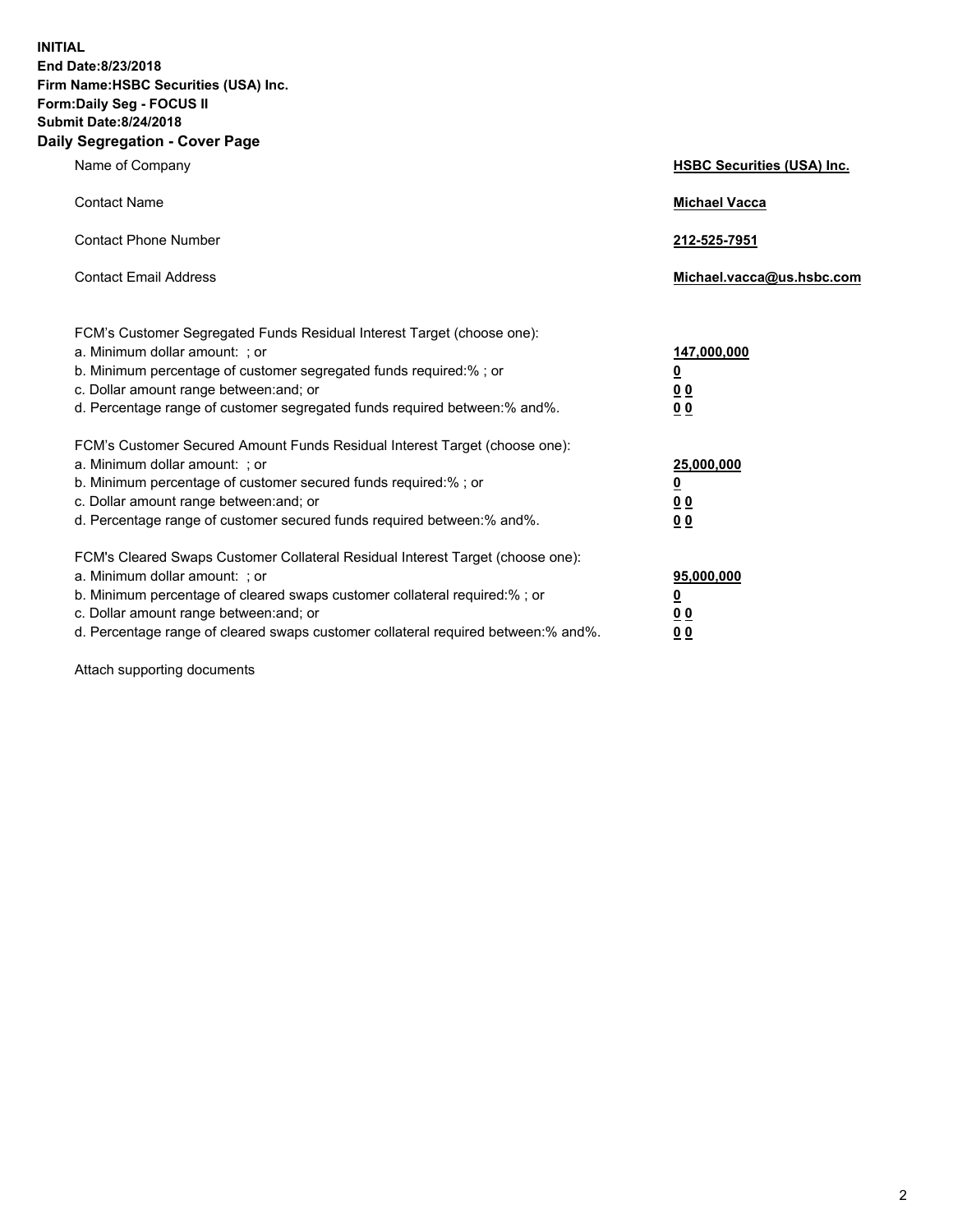**INITIAL End Date:8/23/2018 Firm Name:HSBC Securities (USA) Inc. Form:Daily Seg - FOCUS II Submit Date:8/24/2018 Daily Segregation - Secured Amounts**

Foreign Futures and Foreign Options Secured Amounts Amount required to be set aside pursuant to law, rule or regulation of a foreign government or a rule of a self-regulatory organization authorized thereunder **0** [7305] 1. Net ledger balance - Foreign Futures and Foreign Option Trading - All Customers A. Cash **108,197,466** [7315] B. Securities (at market) **93,553,730** [7317] 2. Net unrealized profit (loss) in open futures contracts traded on a foreign board of trade **2,304,486** [7325] 3. Exchange traded options a. Market value of open option contracts purchased on a foreign board of trade **0** [7335] b. Market value of open contracts granted (sold) on a foreign board of trade **0** [7337] 4. Net equity (deficit) (add lines 1. 2. and 3.) **204,055,682** [7345] 5. Account liquidating to a deficit and account with a debit balances - gross amount **475,534** [7351] Less: amount offset by customer owned securities **-475,534** [7352] **0** [7354] 6. Amount required to be set aside as the secured amount - Net Liquidating Equity Method (add lines 4 and 5) **204,055,682** [7355] 7. Greater of amount required to be set aside pursuant to foreign jurisdiction (above) or line 6. **204,055,682** [7360] FUNDS DEPOSITED IN SEPARATE REGULATION 30.7 ACCOUNTS 1. Cash in banks A. Banks located in the United States **87,378,199** [7500] B. Other banks qualified under Regulation 30.7 **0** [7520] **87,378,199** [7530] 2. Securities A. In safekeeping with banks located in the United States **61,724,848** [7540] B. In safekeeping with other banks qualified under Regulation 30.7 **0** [7560] **61,724,848** [7570] 3. Equities with registered futures commission merchants A. Cash **0** [7580] B. Securities **0** [7590] C. Unrealized gain (loss) on open futures contracts **0** [7600] D. Value of long option contracts **0** [7610] E. Value of short option contracts **0** [7615] **0** [7620] 4. Amounts held by clearing organizations of foreign boards of trade A. Cash **0** [7640] B. Securities **0** [7650] C. Amount due to (from) clearing organization - daily variation **0** [7660] D. Value of long option contracts **0** [7670] E. Value of short option contracts **0** [7675] **0** [7680] 5. Amounts held by members of foreign boards of trade A. Cash **54,393,735** [7700] B. Securities **31,828,881** [7710] C. Unrealized gain (loss) on open futures contracts **2,304,486** [7720] D. Value of long option contracts **0** [7730] E. Value of short option contracts **0** [7735] **88,527,102** [7740] 6. Amounts with other depositories designated by a foreign board of trade **0** [7760] 7. Segregated funds on hand **0** [7765] 8. Total funds in separate section 30.7 accounts **237,630,149** [7770] 9. Excess (deficiency) Set Aside for Secured Amount (subtract line 7 Secured Statement Page 1 from Line 8) **33,574,467** [7380] 10. Management Target Amount for Excess funds in separate section 30.7 accounts **25,000,000** [7780] 11. Excess (deficiency) funds in separate 30.7 accounts over (under) Management Target **8,574,467** [7785]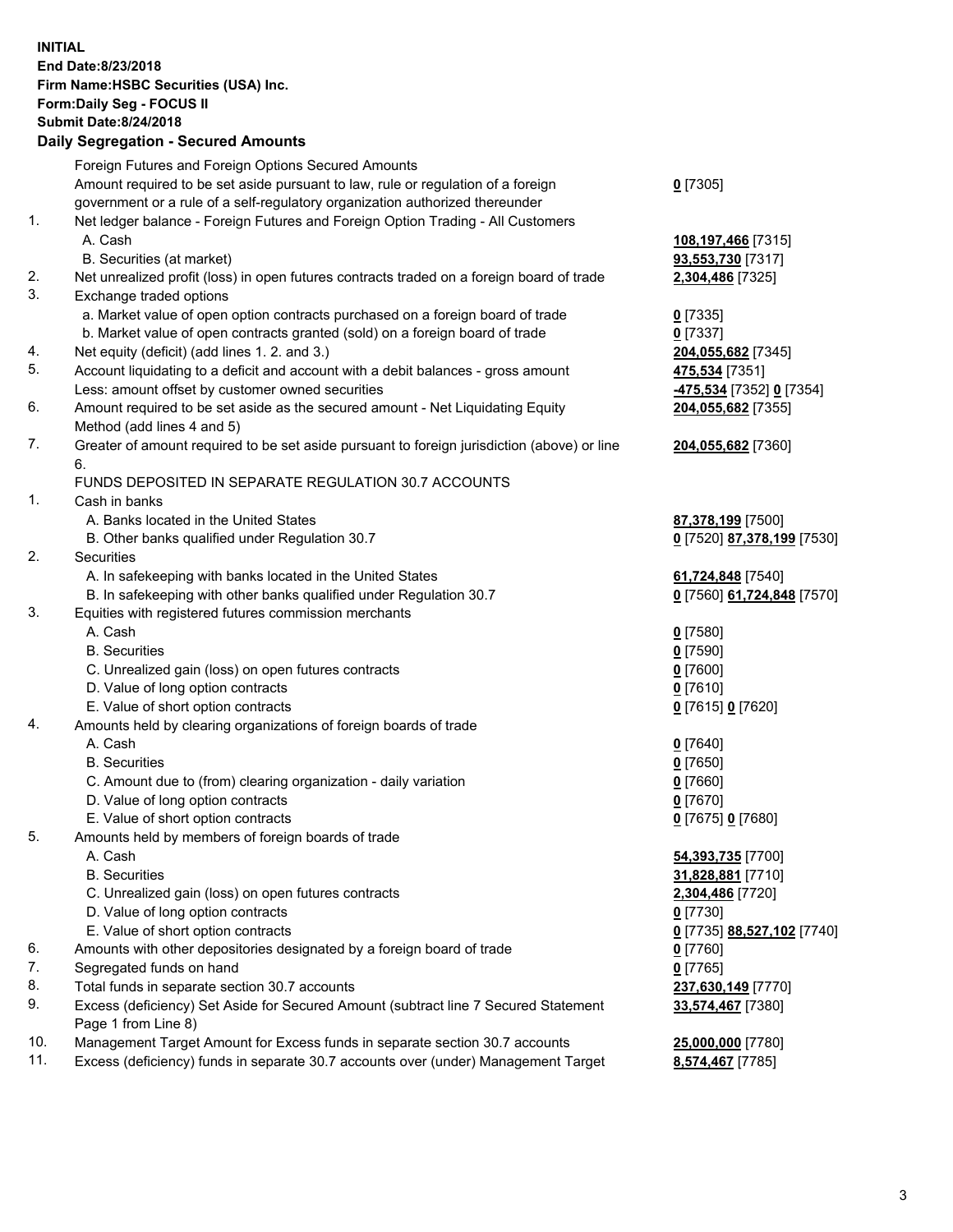**INITIAL End Date:8/23/2018 Firm Name:HSBC Securities (USA) Inc. Form:Daily Seg - FOCUS II Submit Date:8/24/2018 Daily Segregation - Segregation Statement** SEGREGATION REQUIREMENTS(Section 4d(2) of the CEAct) 1. Net ledger balance A. Cash **166,997,489** [7010] B. Securities (at market) **1,440,568,580** [7020] 2. Net unrealized profit (loss) in open futures contracts traded on a contract market **199,198,516** [7030] 3. Exchange traded options A. Add market value of open option contracts purchased on a contract market **309,830,333** [7032] B. Deduct market value of open option contracts granted (sold) on a contract market **-105,686,541** [7033] 4. Net equity (deficit) (add lines 1, 2 and 3) **2,010,908,377** [7040] 5. Accounts liquidating to a deficit and accounts with debit balances - gross amount **562,300** [7045] Less: amount offset by customer securities **-562,271** [7047] **29** [7050] 6. Amount required to be segregated (add lines 4 and 5) **2,010,908,406** [7060] FUNDS IN SEGREGATED ACCOUNTS 7. Deposited in segregated funds bank accounts A. Cash **33,612,698** [7070] B. Securities representing investments of customers' funds (at market) **0** [7080] C. Securities held for particular customers or option customers in lieu of cash (at market) **207,110,033** [7090] 8. Margins on deposit with derivatives clearing organizations of contract markets A. Cash **361,973,989** [7100] B. Securities representing investments of customers' funds (at market) **127,276,798** [7110] C. Securities held for particular customers or option customers in lieu of cash (at market) **1,149,274,582** [7120] 9. Net settlement from (to) derivatives clearing organizations of contract markets **-5,894,086** [7130] 10. Exchange traded options A. Value of open long option contracts **309,830,333** [7132] B. Value of open short option contracts **-105,686,541** [7133] 11. Net equities with other FCMs A. Net liquidating equity **9,803,043** [7140] B. Securities representing investments of customers' funds (at market) **0** [7160] C. Securities held for particular customers or option customers in lieu of cash (at market) **0** [7170] 12. Segregated funds on hand **84,183,965** [7150] 13. Total amount in segregation (add lines 7 through 12) **2,171,484,814** [7180] 14. Excess (deficiency) funds in segregation (subtract line 6 from line 13) **160,576,408** [7190] 15. Management Target Amount for Excess funds in segregation **147,000,000** [7194] **13,576,408** [7198]

16. Excess (deficiency) funds in segregation over (under) Management Target Amount Excess